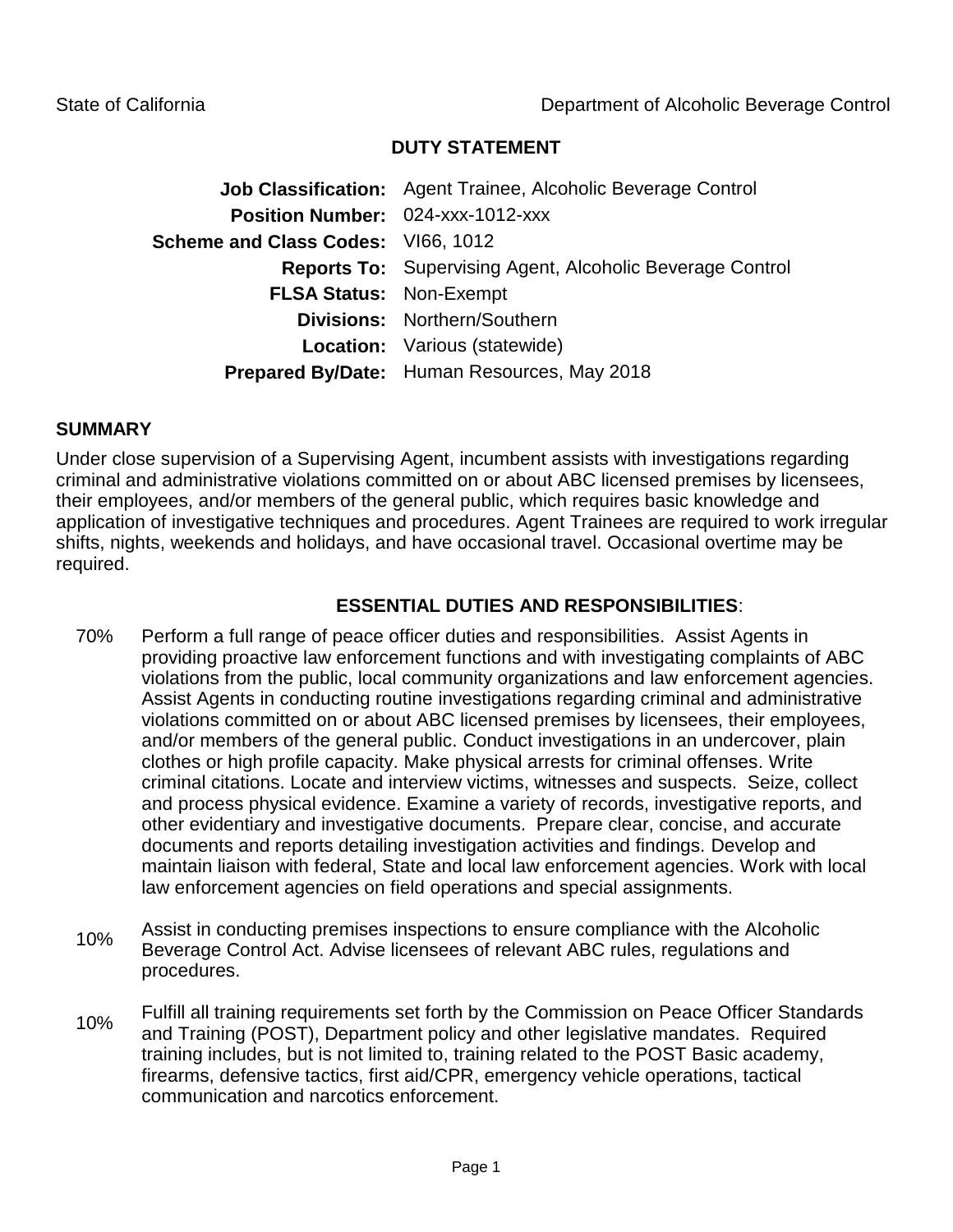5% Testify in criminal and administrative hearings. File criminal and administrative documents with the court.

# **MARGINAL DUTIES AND RESPONSIBILITIES**

5% Participate in special projects.

### **Supervisory Responsibilities**

This job has no supervisory responsibilities.

#### **Work Environment**

The work environment characteristics described here are representative of those an employee encounters while performing the essential functions of this job.

While performing the duties of this job, the employee may be exposed to adverse weather conditions, loud noises, loud music, smoke, and intoxicated and unruly behavior and physical confrontations. Employees may work irregular shifts, nights, weekends and holidays, and have occasional travel.

Employees are required to operate and maintain a state vehicle and possess a valid driver's license. Employees are required to operate, maintain, care for and secure Department issued safety related equipment such as, but not limited to; Department issued firearm, related safety gear, personal protective equipment, communication devices, and other law enforcement related supplies.

### **Physical Demands**

The physical demands described here are representative of those that must be met by an employee to successfully perform the essential functions of this job.

The employee must have good health, be in sound physical condition, free from any physical or mental condition that would interfere with the full performance of the essential duties of a peace officer. While performing the duties of this job, the employee is regularly required to effectively use both hands, both arms, and both legs; have strength, endurance, and agility; have the ability to carry 5 to 10 pounds of issued duty gear which includes: a weapon utility belt, gun, magazine(s), handcuffs, and body armor and qualify with a Departmental issued firearm; normal hearing; normal vision (20/20) or vision corrected to normal; color vision adequate to successfully perform the job measured by the Ishihara Pseudo-Chromatic Plate Test or for persons failing the Ishihara, the Farnsworth D-15 Arrangement Test; and weight proportional to age and heights.

*The essential and marginal job duties have been discussed with the employee and a copy has been provided to the employee.*

| <b>SUPERVISOR</b> | <b>EMPLOYEE</b> |
|-------------------|-----------------|
| DATE              | <b>DATE</b>     |
|                   |                 |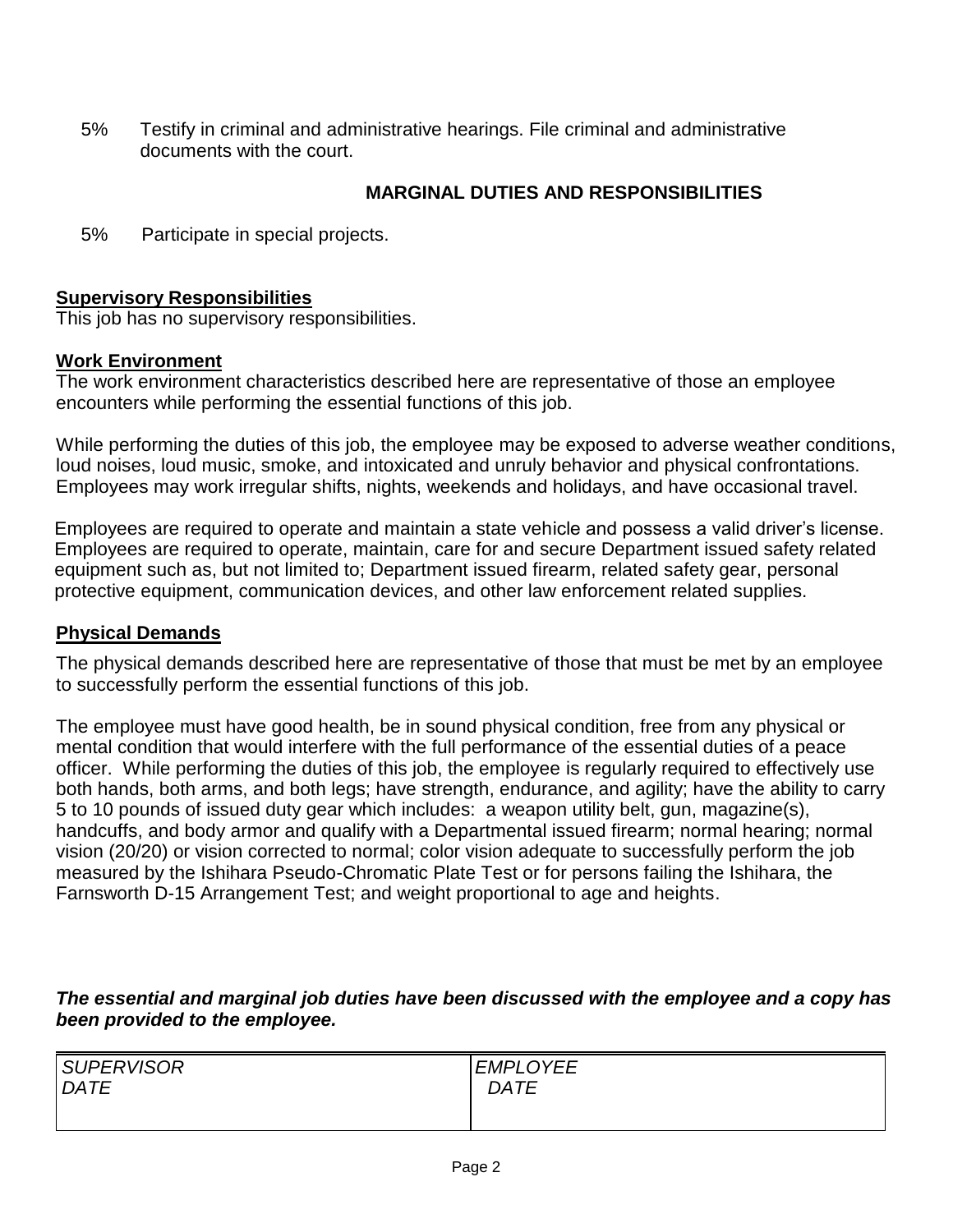## **Competencies**:

To perform the job successfully, an individual should demonstrate the following competencies:

Analytical – Synthesizes complex or diverse information; collects and researches data; and, uses intuition and experience to complement data.

Design – Demonstrates attention to detail.

Problem Solving – Identifies and resolves problems in a timely manner; gathers and analyzes information skillfully; develops alternative solutions; works well in group problem solving situations; and, uses reason even when dealing with emotional topics.

Technical Skills – Assesses own strengths and weaknesses; pursues training and development opportunities; strives to continuously build knowledge and skills; and, shares expertise with others.

Public Service – Manages difficult or emotional situations; responds promptly to public needs; solicits feedback to improve service; responds to requests for service and assistance; and, meets commitments.

Interpersonal – Focuses on solving conflict, not blaming; maintains confidentiality; listens to others without interrupting; keeps emotions under control; and, remains open to others' ideas and tries new things.

Oral Communication – Speaks clearly and persuasively in positive or negative situations; listens and gets clarification; responds well to questions; and, participates in meetings.

Team Work – Balances team and individual responsibilities; exhibits objectivity and openness to others' views; gives and welcomes feedback; contributes to building a positive team spirit; puts success of team above own interests; able to build morale and group commitments to goals and objectives; supports everyone's efforts to succeed; and, recognizes accomplishments of other team members.

Written Communication – Writes clearly and informatively; edits work for spelling and grammar; presents numerical data effectively; and, able to read and interpret written information.

Quality Management – Looks for ways to improve and promote quality; and, demonstrates accuracy and thoroughness.

Cost Consciousness – Conserves organizational resources.

Diversity – Shows respect and sensitivity for cultural differences; and promotes a harassment-free environment.

Ethics – Treats people with respect; keeps commitments; inspires the trust of others; works with integrity and ethically; and upholds organizational values.

Organizational Support – Follows policies and procedures; completes administrative tasks correctly and on time; supports organization's goals and values; benefits organization through outside activities; and, supports equal employment opportunities and respects diversity.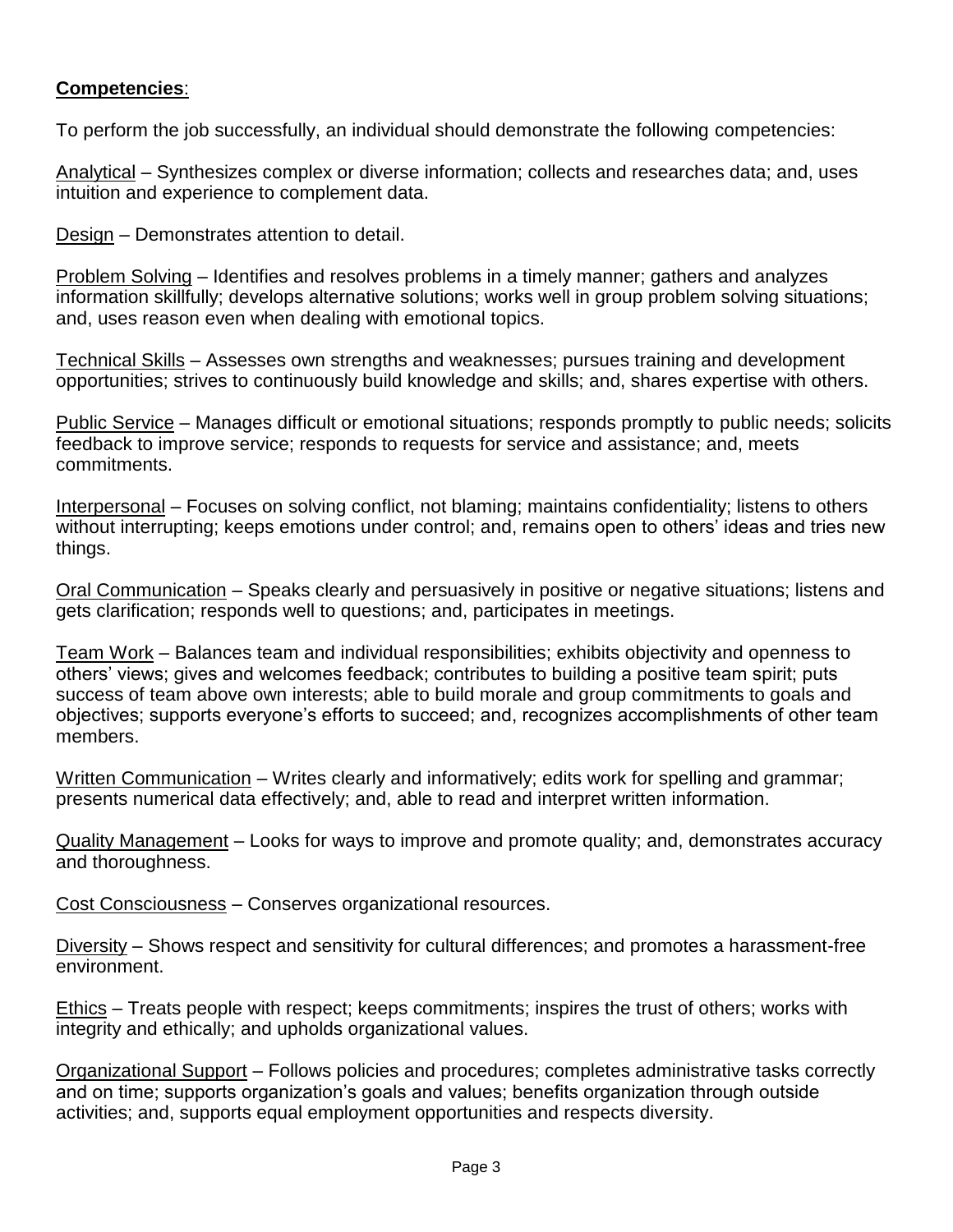Adaptability – Adapts to changes in the work environment; manages competing demands; changes approach or method to best fit the situation; and, able to deal with frequent change, delays, or unexpected events.

Attendance/Punctuality – Is consistently at work and on time; ensures work responsibilities are covered when absent; and, arrives at meetings and appointments on time.

Dependability – Follows instructions, responds to management direction; takes responsibility for own actions; keeps commitments; commits to long hours of work when necessary to reach goals; and completes tasks on time or notifies appropriate person with an alternate plan.

Initiative – Volunteers readily; undertakes self-development activities; seeks increased responsibilities; takes independent actions and calculated risks; looks for and takes advantage of opportunities; and, asks for and offers help when needed.

Innovation – Generates suggestions for improving work; and, presents ideas and information in a manner that gets others' attention.

Judgment – Displays willingness to make decisions; exhibits sound and accurate judgment; supports and explains reasoning for decisions; includes appropriate people in decision-making process; and, makes timely decisions.

Motivation – Sets and achieves challenging goals; demonstrates persistence and overcomes obstacles; measures self against standard of excellence; and, takes calculated risks to accomplish goals.

Planning/Organizing – Prioritizes and plans work activities; uses time efficiently; plans for additional resources; sets goals and objectives; and develops realistic action plans.

Professionalism – Approaches others in a tactful manner; reacts well under pressure; treats others with respect and consideration regardless of their status or position; accepts responsibility for own actions; and, follows through on commitments.

Quality – Demonstrates accuracy and thoroughness; looks for ways to improve and promote quality; applies feedback to improve performance; and, monitors own work to ensure quality.

Quantity – Meets productivity standards; completes work in timely manner; strives to increase productivity; and, works quickly.

Safety and Security – Observes safety and security procedures; determines appropriate action beyond guidelines; reports potentially unsafe conditions; uses equipment and materials properly.

Language Ability – Ability to read and interpret documents such as safety rules, operating and maintenance instructions, and procedure manuals. Ability to write detailed reports and correspondence. Ability to speak effectively before groups of customers or employees of organizations.

Math Ability – Ability to add and subtract two digit numbers and to multiply and divide with 10's and 100's. Ability to perform these operations using units of American money and weight measurement, volume, and distance.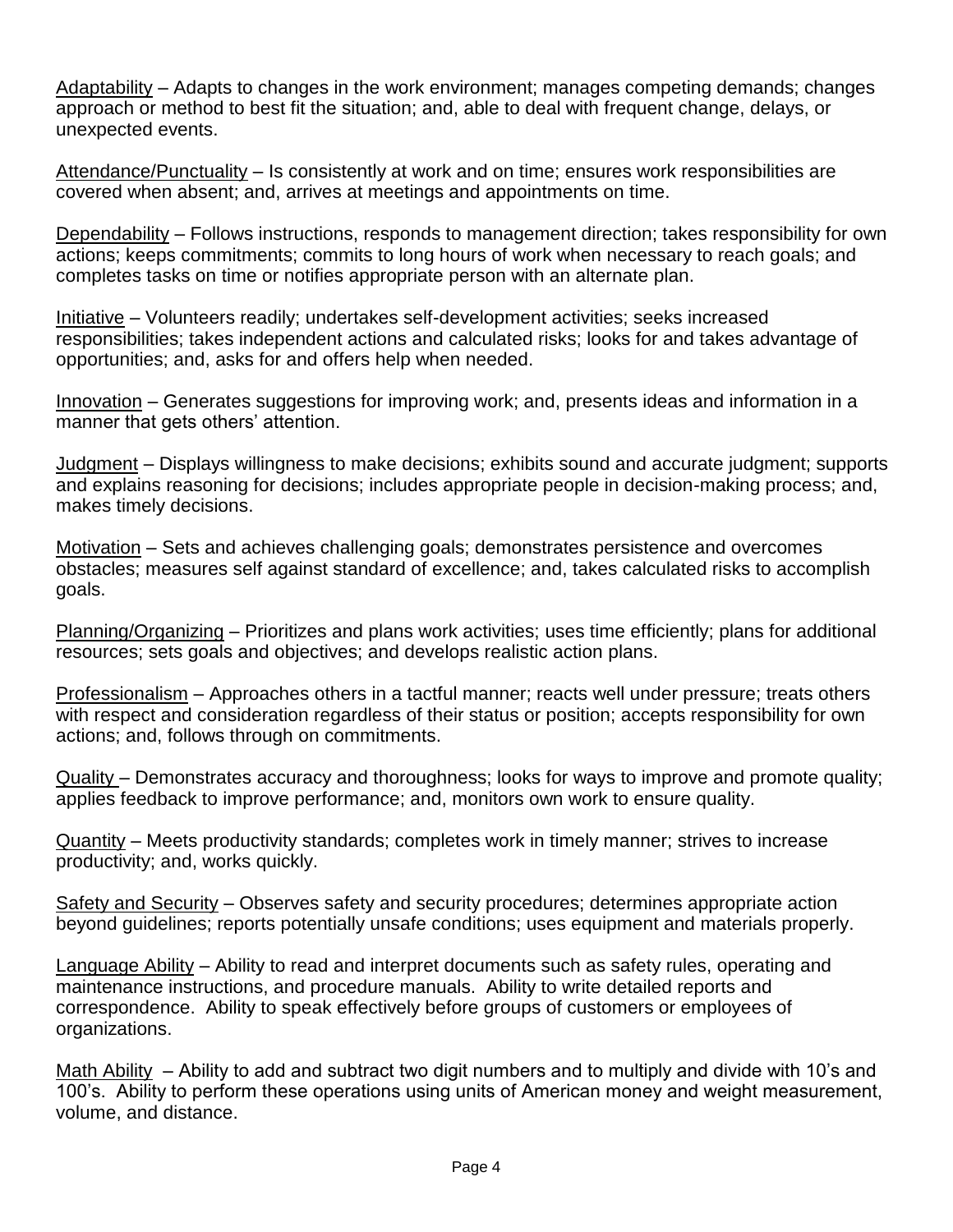Reasoning Ability – Ability to solve practical problems and deal with a variety of concrete variables in situations where only limited standardization exists. Ability to interpret a variety of instructions furnished in written, oral, diagram, or schedule form.

Computer Skills – To perform this job successfully, an individual should have knowledge of Microsoft Word processing software; Microsoft Outlook; Excel spreadsheet software; Internet Explorer, and Department database software.

## **Knowledge and Abilities, Etc.**

Knowledge of: Investigation techniques and procedures; rules of evidence and court procedures; laws of arrest, search and seizure; legal rights of citizens; and service of legal process; and knowledge of the Alcoholic Beverage Control Act and related statutes and regulations.

Ability to: Interpret and apply laws and regulations to specific situations; gather and analyze facts and evidence; reason logically, draw valid conclusions, and make appropriate recommendations; communicate effectively; prepare written documents and accurate detailed investigation reports clearly and concisely; follow written and oral instructions; participate effectively in investigations and interviews; and establish and maintain cooperative working relationships with Federal, State, local law enforcement agencies, and others.

Certificates and Licenses: Possession of a valid driver license.

Special Personal Characteristics: Aptitude for investigation work; be flexible; willingness as a learner to do routine or detailed work in order to learn the practical application of investigative principles; willingness to travel throughout the state of California; willingness to work away from home for extended periods of time; willingness to work long, irregular, and unusual hours as required; willingness to work weekends, evenings, nights, and holidays as required; willingness to associate with criminally-inclined persons; keenness of observation; good memory for names, faces, places, and incidents; neat personal appearance; tact; reliability; emotional stability and maturity; satisfactory record as a law-abiding citizen; demonstrated capacity for development as evidenced by work history, academic attainment, participation in school, or other activities or by well-defined occupational or vocational interests; work under stress and adverse conditions; freedom from any physical or mental condition that would interfere with the full performance of the essential duties of a peace officer; effective use of both hands, both arms, and both legs; strength, endurance, and agility; normal hearing; normal vision (20/20) or vision corrected to normal; color vision must be adequate to successfully perform the job measured by the Ishihara Pseudo-Chromatic Plate Test or for persons failing the Ishihara, the Farnsworth D-15 Arrangement Test; and weight in proportion to height.

Desirable Qualifications: Possession of a POST Basic certificate.